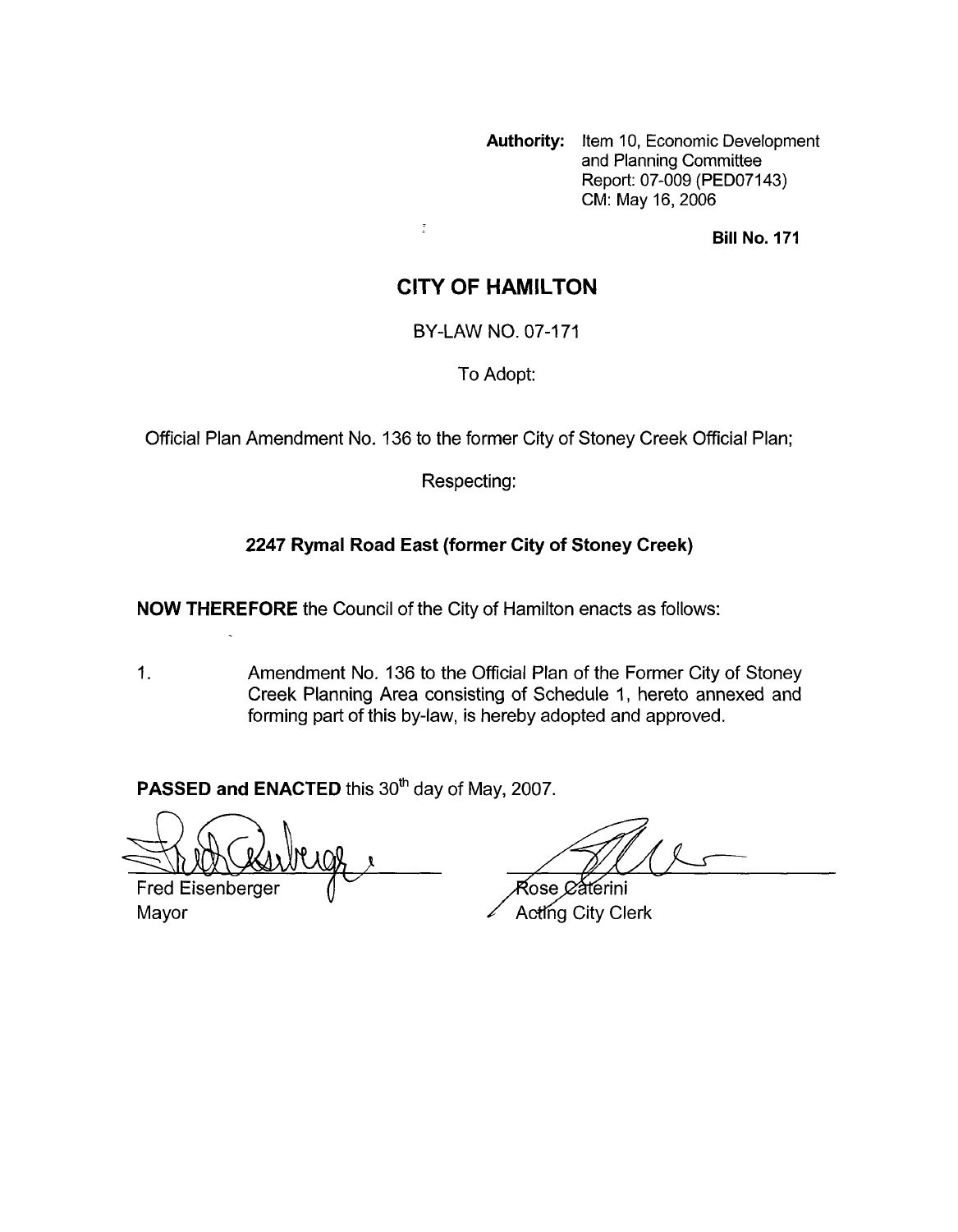# **Amendment No. 136**

### **to the**

## **Official Plan for the former City of Stoney Creek**

The following text together with Schedule "A', General Land Use Plan and Schedule "A3", Secondary Plan - West Mountain Planning District, Heritage Green Section, of the Official Plan of the former City of Stoney Creek, attached hereto, constitute Official Plan Amendment No. 136.

### Purpose:

 $\frac{1}{2}$ 

The purpose of this Amendment is to redesignate the subject lands from "Highway Commercial" to "General Commercial" on Schedule "A", General Land Use Plan and, to redesignate the subject lands from Highway Commercial" to "General Commercial" on Schedule "A3", Secondary Plan West Mountain Planning District Heritage Green Section, in order to permit a commercial building with retail on the ground floor and offices on the second floor, as well as a free-standing bank/financial institution.

#### **Location:**

The lands affected by this Amendment are known municipally as 2247 Rymal Road East in Stoney Creek.

#### Basis:

The intent of the Amendment is to permit the development of a commercial building with retail on the ground floor and offices on the second floor as well a free standing financial institution. The basis for the redesignation is as follows:

- This proposed amendment is consistent with the Provincial Policy Statement as it allows for a mix and range of employment and makes use of existing services;
- The proposed development is considered to be compatible with the surrounding area and will create a commercial corridor along an important arterial road; and,
- *<sup>0</sup>*The proposed Amendment will allow for more appropriate uses to cater to the surrounding residential areas.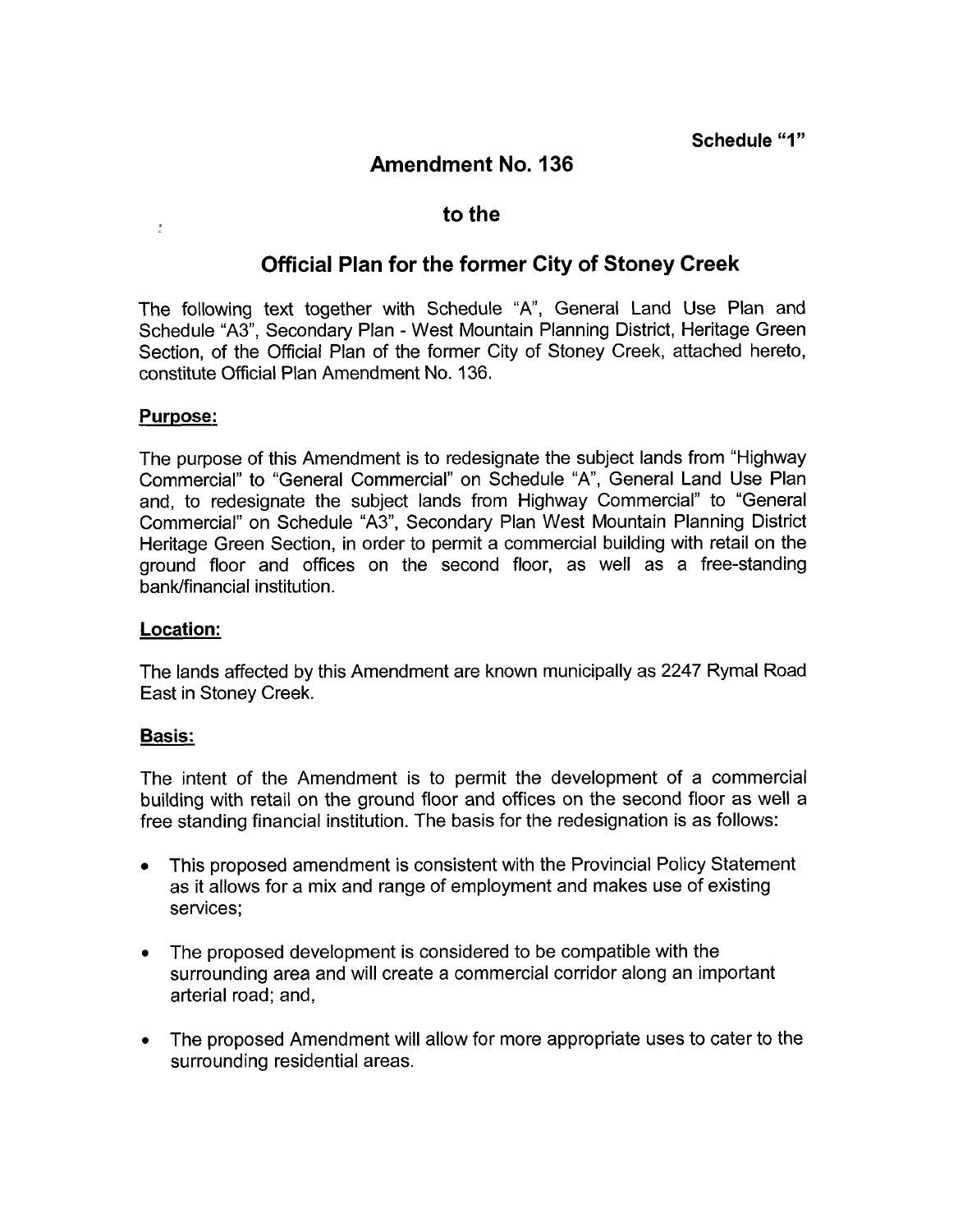### **Actual Changes:**

- 1. Schedule "A', General Land Use Plan, be revised by redesignating the subject lands from "Highway Commercial" to "General Commercial", and identifying the subject lands as OPA No. 136 as shown on the attached Schedule "A" to this Amendment.
- 2. Schedule "A3", Secondary Plan West Mountain Planning District Heritage Green Section, to be revised by redesignating the subject lands from "Highway Commercial" to "General Commercial", and identifying the subject lands as OPA No. 136 as shown on the attached Schedule "B" to this Amendment.

#### **Implementation:**

An implementing Zoning By-Law Amendment will give effect to the intended use on the subject lands.

This is Schedule "1" to By-law No. 07-171, passed on the 30<sup>th</sup> day of May, 2007.

**The** 

**City of Hamilton** 

**Fred Eisenberger** 

Rose Ca

Mayor / Acting City Clerk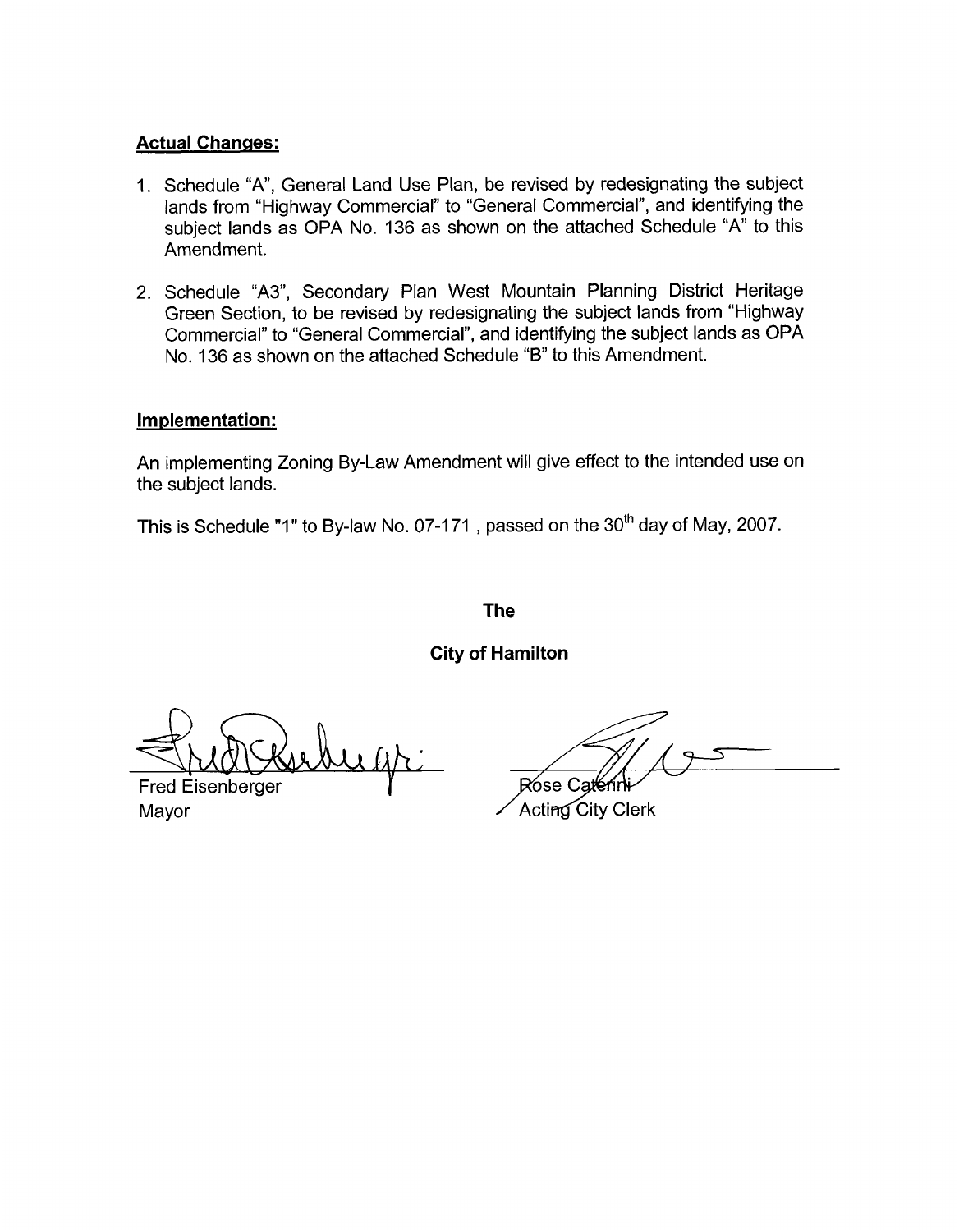